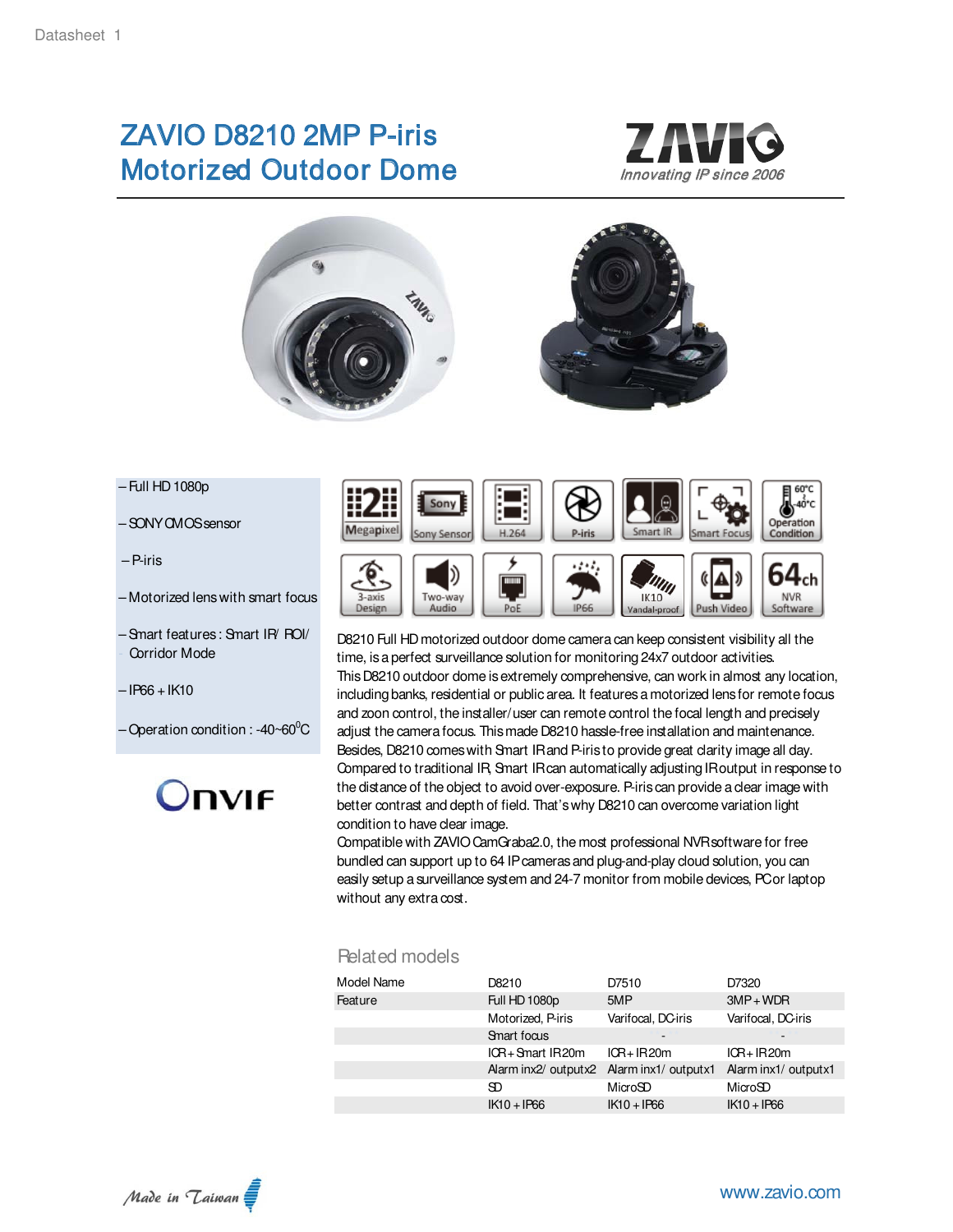## Features

- . Full HD 1080p
- . 1/2.8" SONY Exmor CMOS sensor
- H.264 and Motion JPEG compression . IK10 vandal-
- . 30 fps at 1920 x 1080
- 2.8 12 mm, F1.4, motorized, P-iris lens external contract to serial of Screwless 3-axis angle adjustment for easy . 2.8 - 12 mm, F1.4, motorized, P-iris lens
- filter and discussed the state of the SSL v3 advanced HTTPS encryption . True day & night with automatic removable . IR-cut filter
- . Smart focus system for remote focal & focus . control
- . Smart feature: Smart IR, Corridor Mode, ROI
- . Smart IR 20m
- . Two-way audio and built-in microphone
- . RTC with built-in battery
- 
- . Full HD 1080p **2 x alarm input, 2 x alarm output** 
	- . Tampering detection
	- IK10 vandal-proof
	- . IP66weatherproof
	- . instalation on walll or ceiling
	-
	- . Full support for Firefox, Safari and Mac OS
	- . Supports Samba network storage
	- . Multi-lingual user interface
	- . ONVIF 2.3 and Profile Scompliant
	- . Free 64 channels ZAVIO CamGraba 2.0 . NVR software
- . Built-in SD card slot **Exercise 20** Contracts Connected by Supports True Plug and Play Cloud Solution



Smart IROFF Smart IRON

Conventional

P-iris



Piris

### Smart IR **Applications Applications**







- 1. banking 2. Residential
- 3. Public Area

# ZAVIO IP Surveillance Solutions

#### . Free Plug & Play Cloud Solution

You can watch Live Video on your computer or the mobile app on your iOS/ Android device. Setup is as easy as 1-2-3, and it's completely free!

Step 1. Now, go to sat.qlync.com Step 2. Create your account 2. Please go to zavio com for a list of our Please go to zavio.comfor a list of partners. Step 3. Add cameras to your account Please go to zavio.com for a list of Cloud Solution



The most professional NVR software you can get for free! you can get for free!  $\hskip2cm$  and playback up to 8 Full HD

#### . Free 64ch NVR Software . 8ch/ 16ch Standalone NVR . ONVIF

The easiest way to view, record cameras all in real-time.



support camera models



#### . NVR Partners

ZAVIO IP Cameras are supported by a wide range of 3rd party NVR software and devices.

ONVIF 2.3 & Profile Scompliant